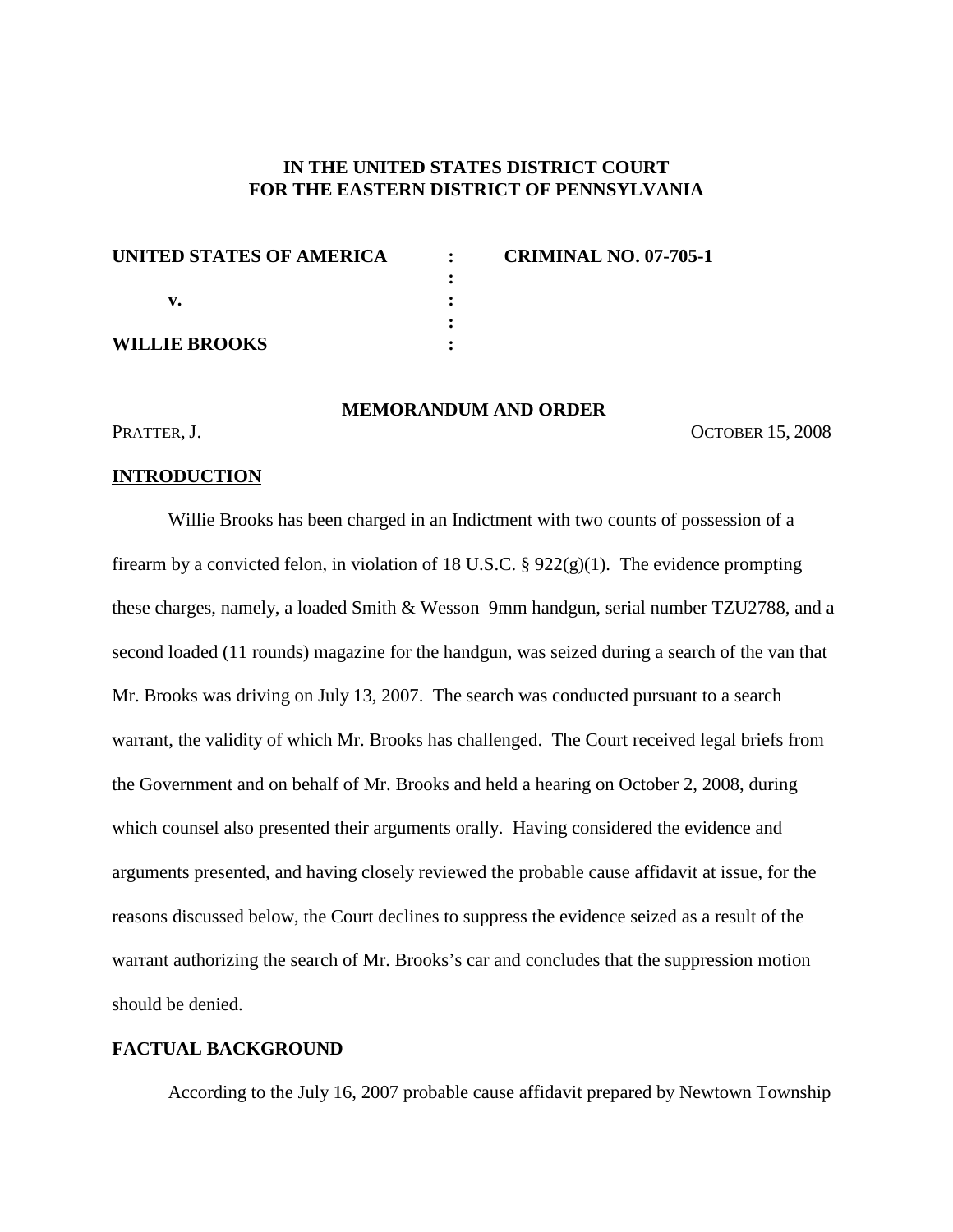Detective John Harris,<sup>1</sup> at approximately 1:15 a.m. on July 13, 2007 Newtown Township police officers observed <sup>2</sup> a 1997 Pontiac Transport minivan run a red traffic light and commit a number of other harrowing traffic violations in rapid succession. The minivan was being driven erratically at a high rate of speed, particularly once the driver apparently noticed the police car. The probable cause affidavit succinctly recounted that the chase did not end until after the minivan had rammed two police cars. The chase ended at Tyler State Park in the Township.

The driver of the minivan was Mr. Brooks. Once Mr. Brooks was subdued after considerable effort by three officers, the police searched him and found (1) two pair of cloth gloves in his pockets, one pair of which had "stippling" (small raised rubber dots) on them, (2) two small flashlights, (3) a folding pocket knife, and (4) a screwdriver. At the time, Mr. Brooks, an "older, tall but thin black male," was dressed in denim overalls and a dark-colored hooded sweatshirt. The overalls bib buttons were covered with transparent cellophane tape. He was wearing wire-rimmed glasses.

Det. Harris, the probable cause affiant, was called to the scene once Mr. Brooks had been secured. Det. Harris recounted his personal observation from outside the minivan of an unzipped black duffle bag on the floor of the passenger side of the minivan. He saw, protruding from the

<sup>&</sup>lt;sup>1</sup> Det. Harris, who testified at the October 2, 2008 hearing in all material respects consistent with the information contained in his affidavit, has some 16 years' law enforcement experience, including participation in investigations and arrests arising from burglaries. Det. Harris's pertinent experience was referenced in his affidavit to the District Justice who issued the search warrant.

 $2$  Police Officer Paul Deppi, the officer on duty at the time who made the initial observation of the minivan and gave chase, and ultimately participated in the arrest of Mr. Brooks all as described in the affidavit and in this Memorandum, testified at the October 2 hearing before the Court.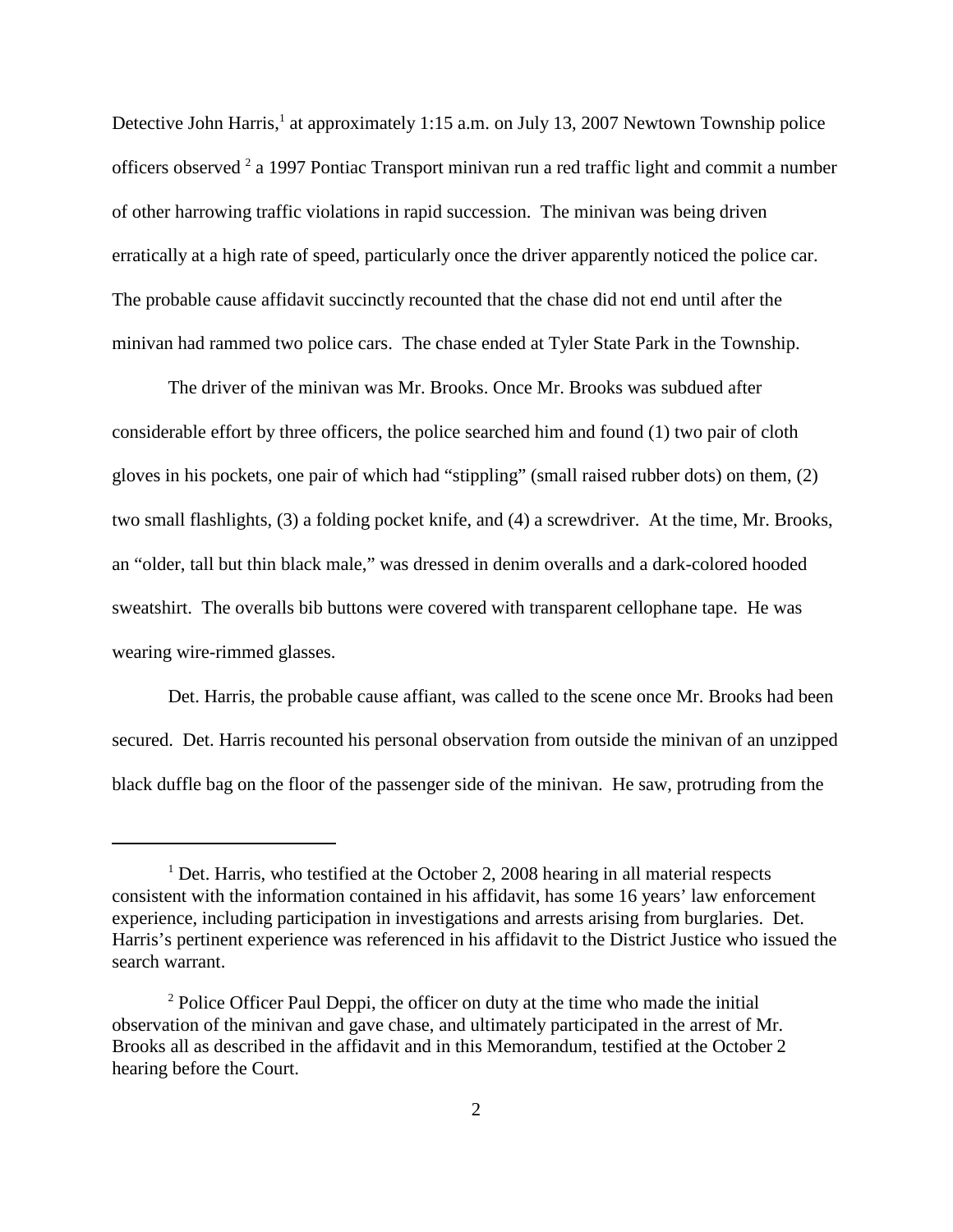open bag, a portion of a Pennsylvania license plate (the minivan already had a license plate affixed properly above the back bumper) and more gloves. A closed red backpack was also in the black duffle bag. Det. Harris also saw within the open bag "several additional unidentifiable items."

The information conveyed to him about the vehicle chase, his own observations of Mr. Brooks, the nature of the items taken from Mr. Brooks' person, and the partial view of the bag's contents, all prompted Det. Harris to draw a possible connection between that information and recent reports of early morning (i.e., between 1 and 4 in the morning) residential burglaries in and around the County and its environs, including burglaries where the investigations demonstrated elements reminiscent of features presented by Mr. Brooks himself or material secured from him. Specifically, Det. Harris recalled - - and recounted in his affidavit - - that (1) the absence of fingerprints at the earlier burglary sites caused investigators to conclude that the burglar(s) wore gloves, (2) that window screens apparently used by the burglar(s) for ingress and egress into the invaded homes had small slices in them, (3) that at the site of one burglary "stippling" marks were observed on the window sill consistent with such marks as would be left by gloves like those taken from Mr. Brooks's person, (4) and that in one foiled burglary a homeowner confronted the burglar who was described by the homeowner as an older, tall, thin black male wearing wire-rimmed glasses and a dark, hooded sweatshirt and denim overalls and carrying a "lite flashlight."

Finally, Det. Harris included in his affidavit various additional observations to support the application for a search warrant. For example, he noted that in his professional experience "burglars often use gloves to avoid leaving latent prints, screwdrivers to use as a pry tool as well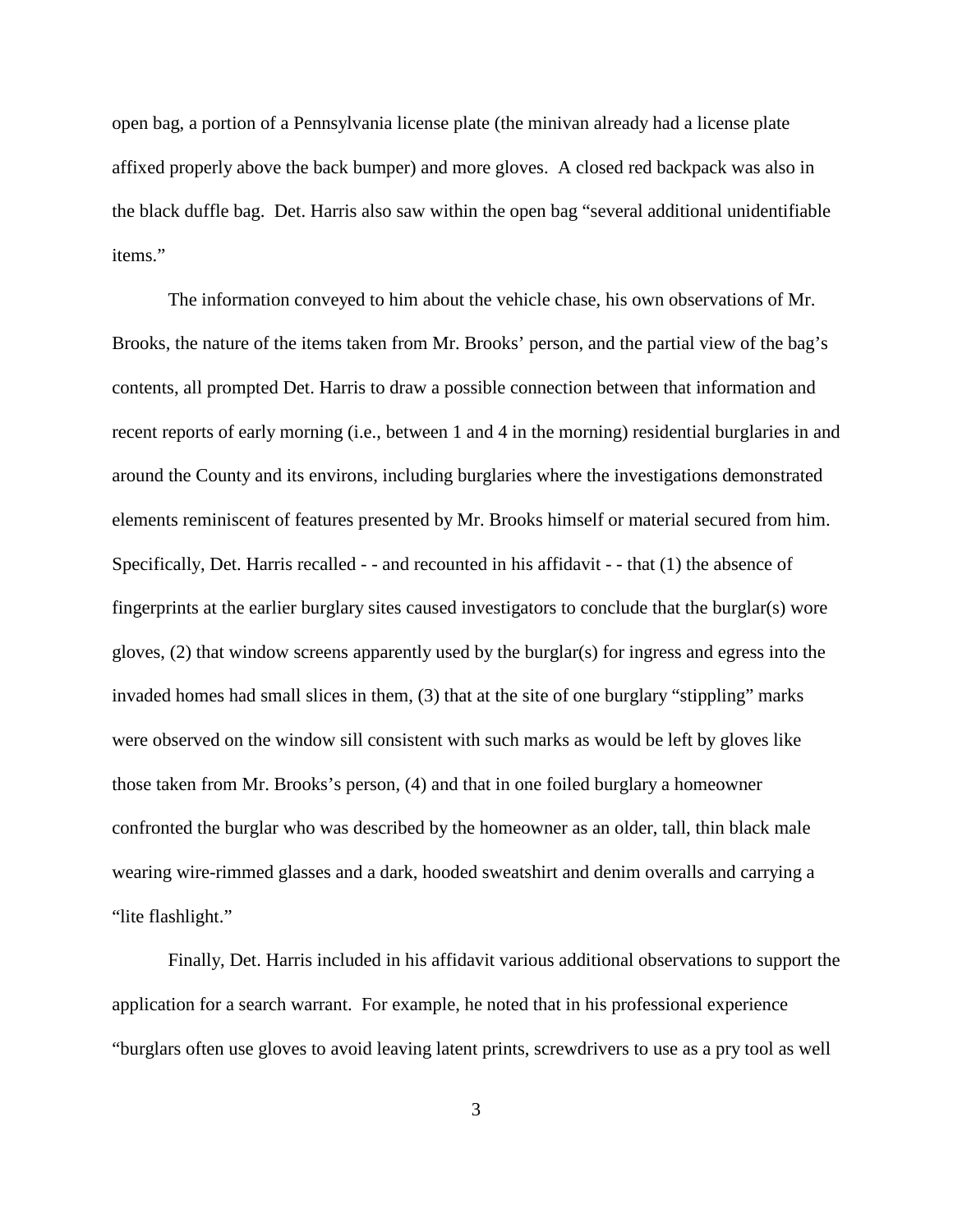as knives to cut window screens" - - all observations that rationally connect items secured from Mr. Brooks's person at the time of his arrest with recent reports of local home burglaries at least for purposes of applying for a search warrant to examine the inside of Mr. Brooks's car and the partially unzipped duffle bag.

Based on the foregoing, an appropriate Bucks County official, a county magistrate judge, issued a search warrant on July 16, 2007. The subsequent search of Mr. Brooks's duffle bag and van produced the loaded Smith & Wesson 9 mm handgun registered to Mr. Brooks's girlfriend, Nora Cardona, the additional ammunition, the loose Pennsylvania license plate, a camouflage mask, an orange character mask of "The Thing", a buck knife, binoculars, two pairs of gloves (one cotton and one rubber), various maps of Pennsylvania, New Jersey and Maryland, a backpack from which many of these listed items were retrieved, a wallet with a driver's license in Mr. Brooks's name, credit cards in his name, a vehicle registration card in his name, \$25 cash, another pair of gloves and a cellular phone. 3

#### **DISCUSSION**

Mr. Brooks argues in a straightforward fashion that the affidavit supporting the application for the search warrant lacked the requisite probable cause to justify the search of the van and the duffle bag. He contends that because the various items recovered from Mr. Brooks's person and seen from the cursory look into the van at the time of the arrest were not individually and inherently suspicious, reference to them by Det. Harris was insufficient to support a reasonable belief that crime-related paraphernalia would be found if the requested search warrant

<sup>&</sup>lt;sup>3</sup>Certain post-search investigative information concerning the license plate, the handgun and the cellular phone developed by law enforcement authorities is not recounted here because it has no useful purpose in terms of resolving the issues raised by the suppression motion.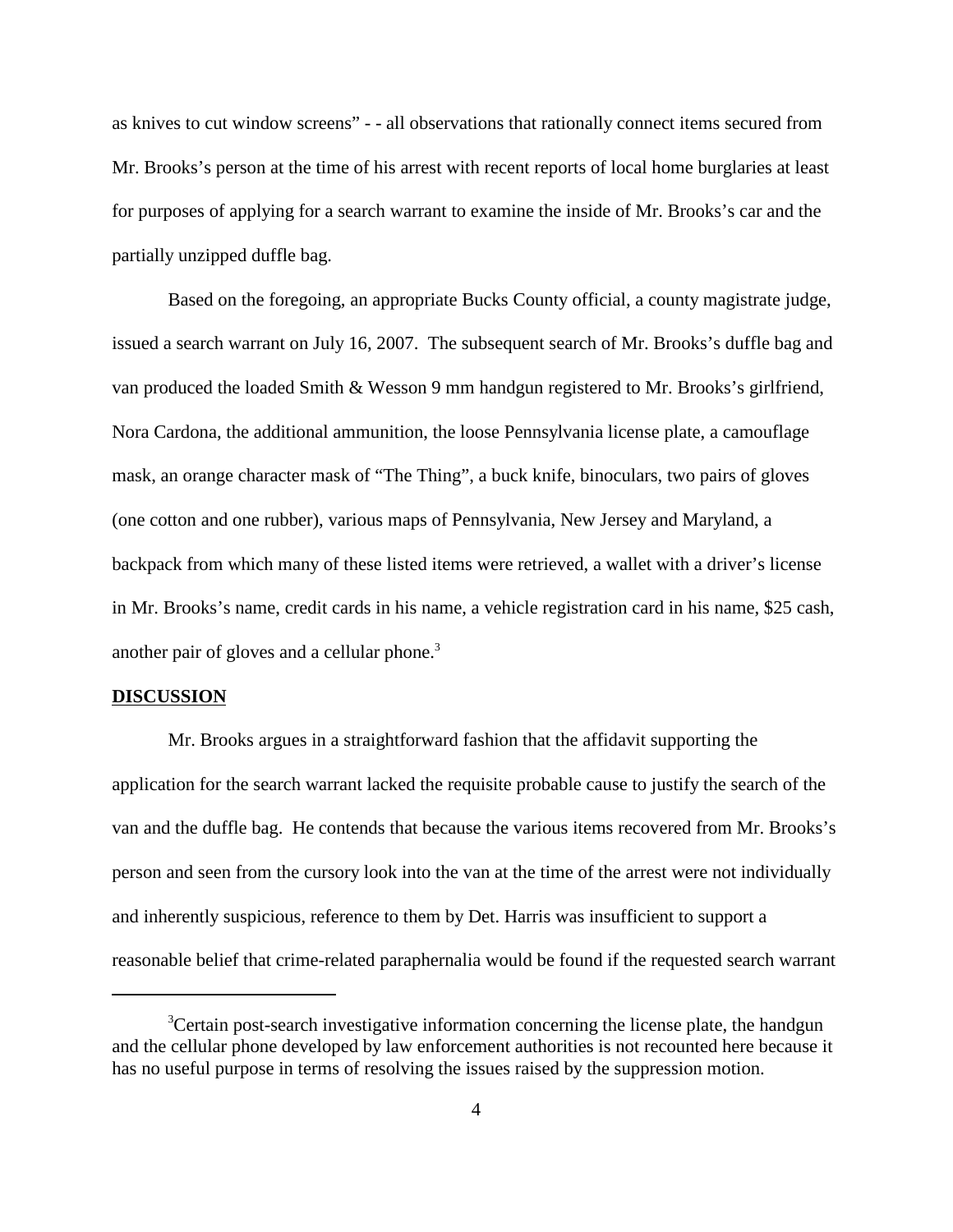issued. Therefore, Mr. Brooks argues that the search warrant was executed in violation of Mr. Brooks's Fourth Amendment right to be safe from unreasonable searches and seizures, and any evidence thus obtained must be characterized a "fruit of the poisonous tree" and excluded from his trial. Wong Sun v. United States, 371 U.S. 471 (1963).

In response, the Government argues that the affidavit was sufficient to support the issuance of the search warrant and, even if it was not, the United States v. Leon, 468 U.S. 897 (1984) "good faith" exception to the exclusionary rule would apply here so that in any event the suppression motion should be denied.

The Fourth Amendment provides that "no warrants shall issue, but upon probable cause, supported by oath or affirmation, and particularly describing the place to be searched, and the persons or things to be seized." Const. Amend IV. Evidence obtained pursuant to a warrant that does not comply with the Fourth Amendment requirements may be excluded from evidence at trial by the exclusionary rule. Leon, 468 U.S. at 906 (noting, however, that the exclusionary rule is a judicially created remedy, not a constitutionally mandated one).

An affidavit in support of a search warrant must establish probable cause to believe that evidence of a crime will be found at the particular location, at the time of the search. Illinois v. Gates, 462 U.S. 213 (1983). As noted in Gates, "probable cause is a fluid concept - - turning on the assessment of probabilities in particular factual contexts - - not readily, or even usefully, reduced to a neat set of legal rules." United States v. Jones, 994 F.2d 1051, 1056 (3d Cir. 1993) (citing Gates, 462 U.S. at 232). Therefore, "the task of a magistrate is to 'make a practical, common-sense decision whether . . . there is a fair probability that contraband or evidence of a crime will be found in a particular place.'" Jones, 994 F.2d at 1056 (citing Gates, 462 U.S. at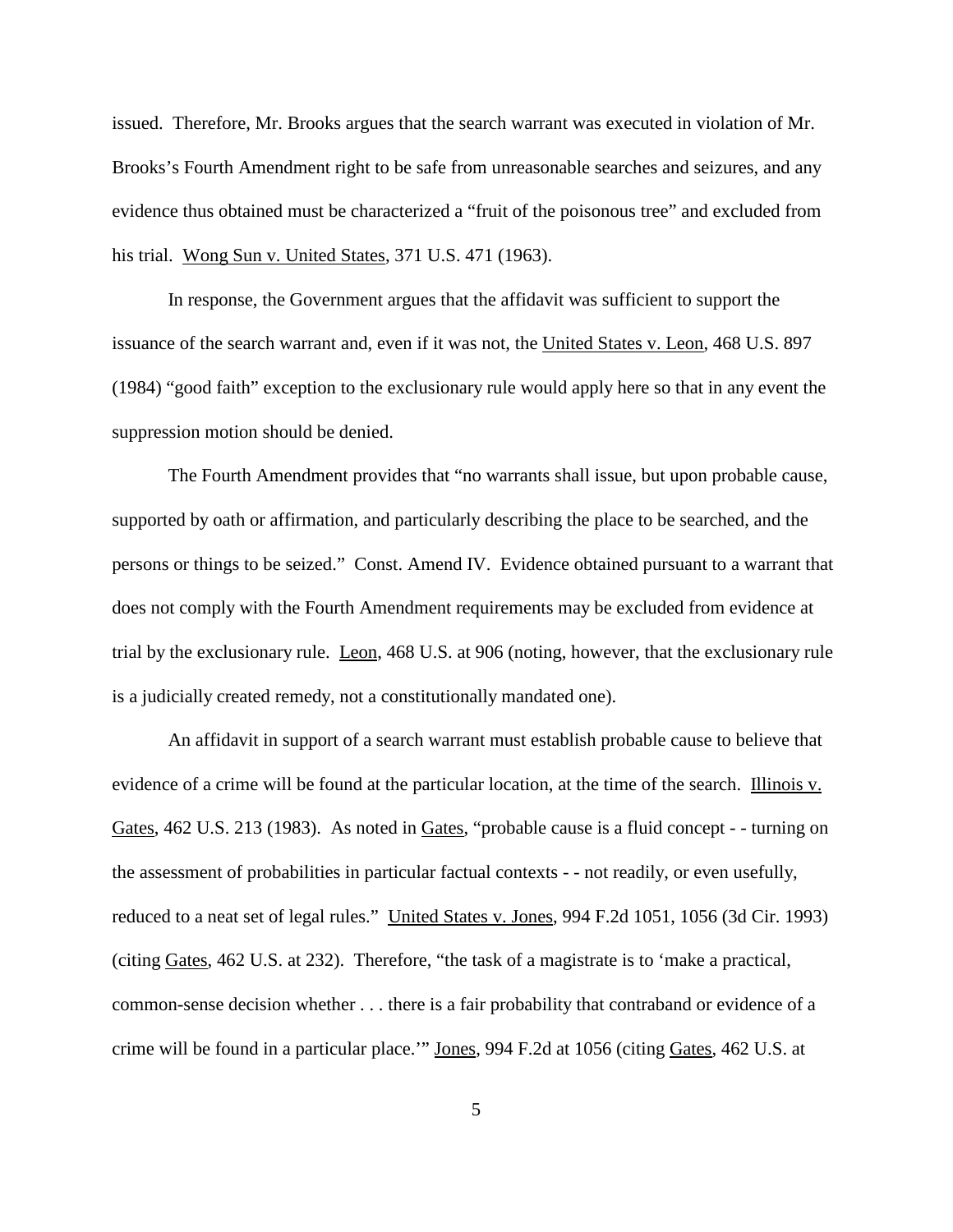238).

This Court must give "great deference" to the probable cause determination of the issuing judge. United States v. Hodge, 246 F.3d 301, 305 (3d Cir. 2001) ("The Court need not determine whether probable cause actually existed, but only whether there was a substantial basis for finding probable cause." (quotations omitted)). This Court may not engage in a <u>de novo</u> review of the warrant issuer's determination that probable cause was presented. United States v. Whitner, 219 F.3d 289, 296 (3d Cir. 2000). Indeed, the Court is constrained to approach the decision to issue the search warrant with "great deference" for purposes only to ensure that the issuing authority "had a substantial basis for concluding that probable cause existed." United States v. Conley, 4 F.3d 1200, 1205 (3d Cir. 1993); <u>see also Gates</u>, 462 U.S. at 236; Spinelli v. United States, 393 U.S. 410, 419 (1969); United States v. Kepner, 843 F.2d 755, 762 (3d Cir. 1988).

The Third Circuit Court of Appeals has even embraced a more indulgent standard by describing the "substantial basis" standard as requiring the reviewing court to "determine only whether the affidavit proves a sufficient basis for the decision the [issuing authority] actually made." Jones, 994 F.2d at 1057. When in doubt, according to the Supreme Court, the reviewing court should resolve the issue "largely" by acknowledging "the preference to be accorded to warrants." Gates, 462 U.S. at 237 n.10 (citation omitted). Moreover, the court is obliged to consider the "totality of the circumstances," including the affiant's training and experience, the information recounted and the practicality of the common sense decision made by the issuing authority as to whether there was a "fair probability that contraband or evidence of a crime [would] be found in a particular place." Id.

6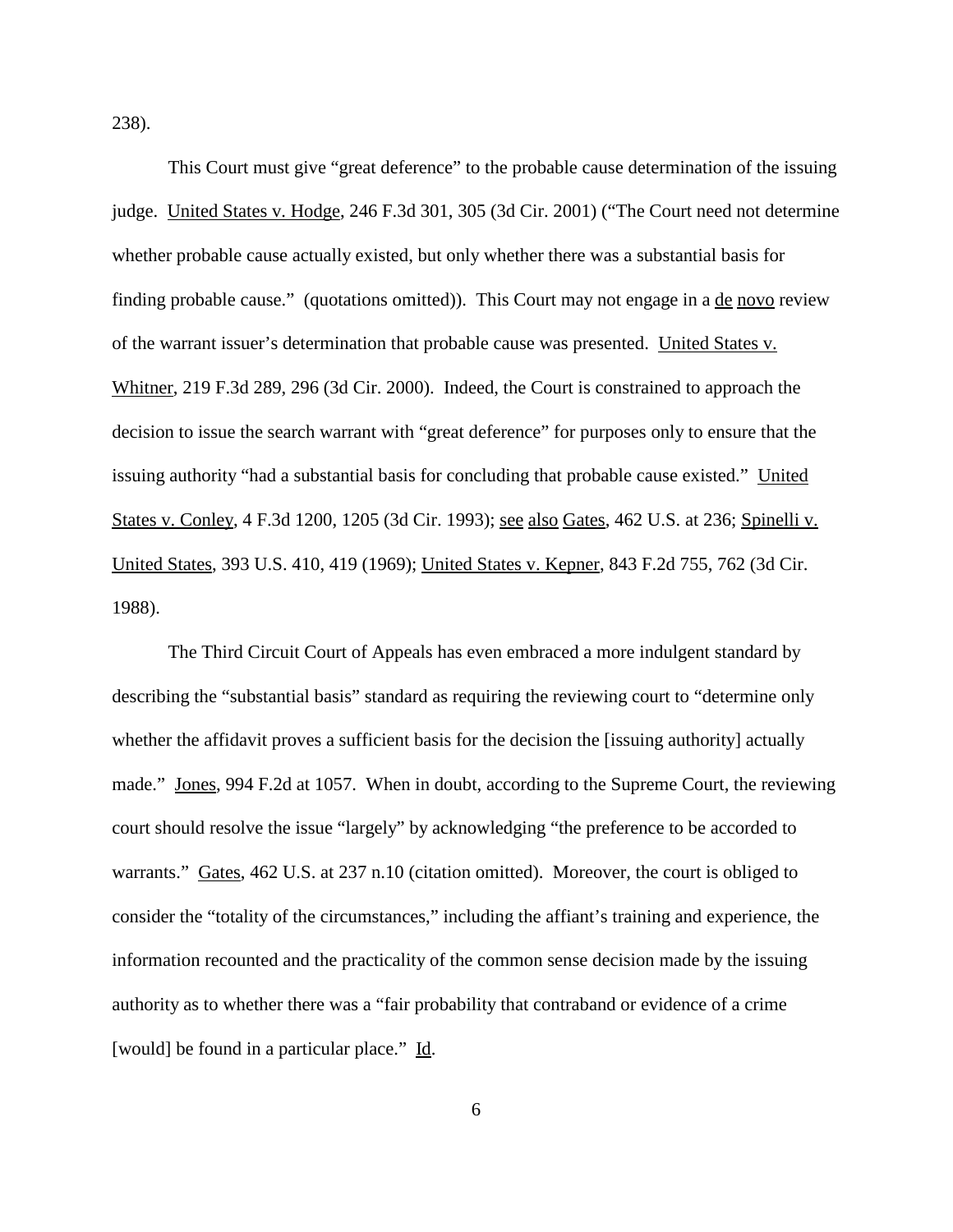Here, the affiant who presented the warrant application possessed the requisite pertinent expertise that would allow the county magistrate judge to credit the detective's opinions that evidence of burglary paraphernalia likely would be found in the van. See Whitner, 219 F.3d at 299. The affiant attested to knowledge of recent burglary reports (including one eyewitness's description of an intruder that - - rudimentary as it was - - was consistent with Mr. Brook's appearance), observations of items that are known to be used by burglars to commit such crimes and contemporaneous furtive conduct by Mr. Brooks that was not inconsistent with common sense dictates of how someone fearful of interaction with law enforcement personnel would act. Defense counsel emphasizes that the items taken or seen during the arrest that did not actually represent unambiguously illegal conduct (even if Mr. Brooks's driving was illegal.) However, it was not necessary that all the facts recounted in the probable cause affidavit constitute direct proof of a crime; it can be sufficient for purposes of finding probable cause to infer probable cause by "considering the type of crime, the nature of the items sought, the suspect's opportunity for concealment and normal inferences about where a criminal might hide [evidence]." Jones, 994 F.2d at 1056 (quoting United States v. Jackson, 756 F.2d 703, 705 (9<sup>th</sup> Cir. 1985)); see also United States v. Williams, 124 F.3d 411, 420 (3d Cir. 1997). Likewise, common sense permits the acknowledgment that a limitless list of everyday "harmless" objects can, in the wrong circumstances, become handy "tools of the trade" of a criminal. Indeed, it is hard to imagine a nighttime burglar who would try to break into a dark house without some means of creating limited but focused light (to wit, a small flashlight) and some means to poke, pry, or unfasten (to wit, a screwdriver and/or knife) and to do so without his hands slipping or leaving prints (to wit, with gloves). That these tools are often used for good works does not mean they cannot be, or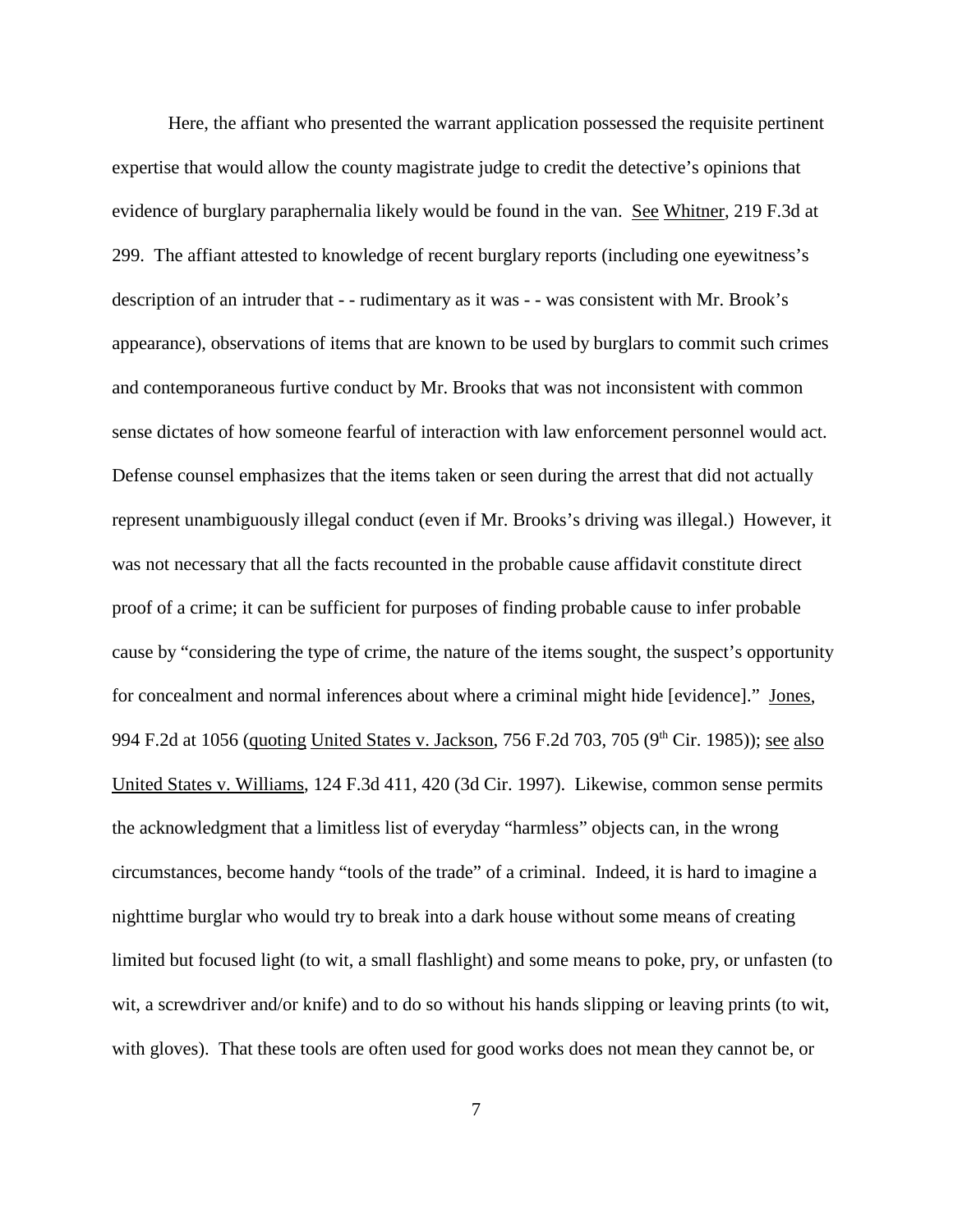were not, used for the commission of a crime. The Court concludes that, looking at the "four corners" of Det. Harris's affidavit, the issuance of the search warrant in this case meets the Gates test. The accumulated information that is presented in Det. Harris's affidavit provided the issuing authority with a sufficient considered basis to reasonably and rationally accept the Detective's experienced belief that evidence of illegal activities likely would be found in the van and duffle bag. See United States v. Burton, 288 F.3d 91, 103 (3d Cir. 2002); United States v. Hodge, 246 F.3d 301, 307 (3d Cir. 2001): Whitner, 219 F.3d at 297-98.<sup>4</sup>

#### **CONCLUSION**

For the foregoing reasons, the evidence seized from the Brooks minivan and

Likewise, because the Court concludes that the search warrant was properly issued, it is not necessary to address the Government second "fall back" position, namely, that the minivan would have been impounded for safekeeping in any event and the contents inventoried in keeping with standard law enforcement protocol. Det. Harris gave a credible description of that protocol, and it seems at first blush to be entirely reasonable that the police would not leave an unattended minivan with a broken window to the tender mercies of the night in a public park after having arrested its driver. Nonetheless, the Court need not adopt the Government's "inevitable discovery" argument in this instance because of the rulings outlined above, and the Court declines to do so on what may well be an incomplete record as to such an issue.

<sup>&</sup>lt;sup>4</sup>The Government also argues in the alternative that even if the Harris probable cause affidavit was deficient, the fruits of the search should not be suppressed on the strength of the "good faith" exception to the exclusionary rule enunciated by the Supreme Court in Leon. Even if the Court had not concluded that this warrant was properly issued, the record here contains no factual or advocated basis on which to "objectively ascertain" that the law enforcement officers who served this search warrant would have or could have - - or even should have - - "known that the search [of the van and duffle bag] was illegal despite the [Bucks County Magistrate Judge's] authorization." Leon's "good faith" exception to the exclusionary rule would be available as a basis on which to deny the suppression motion.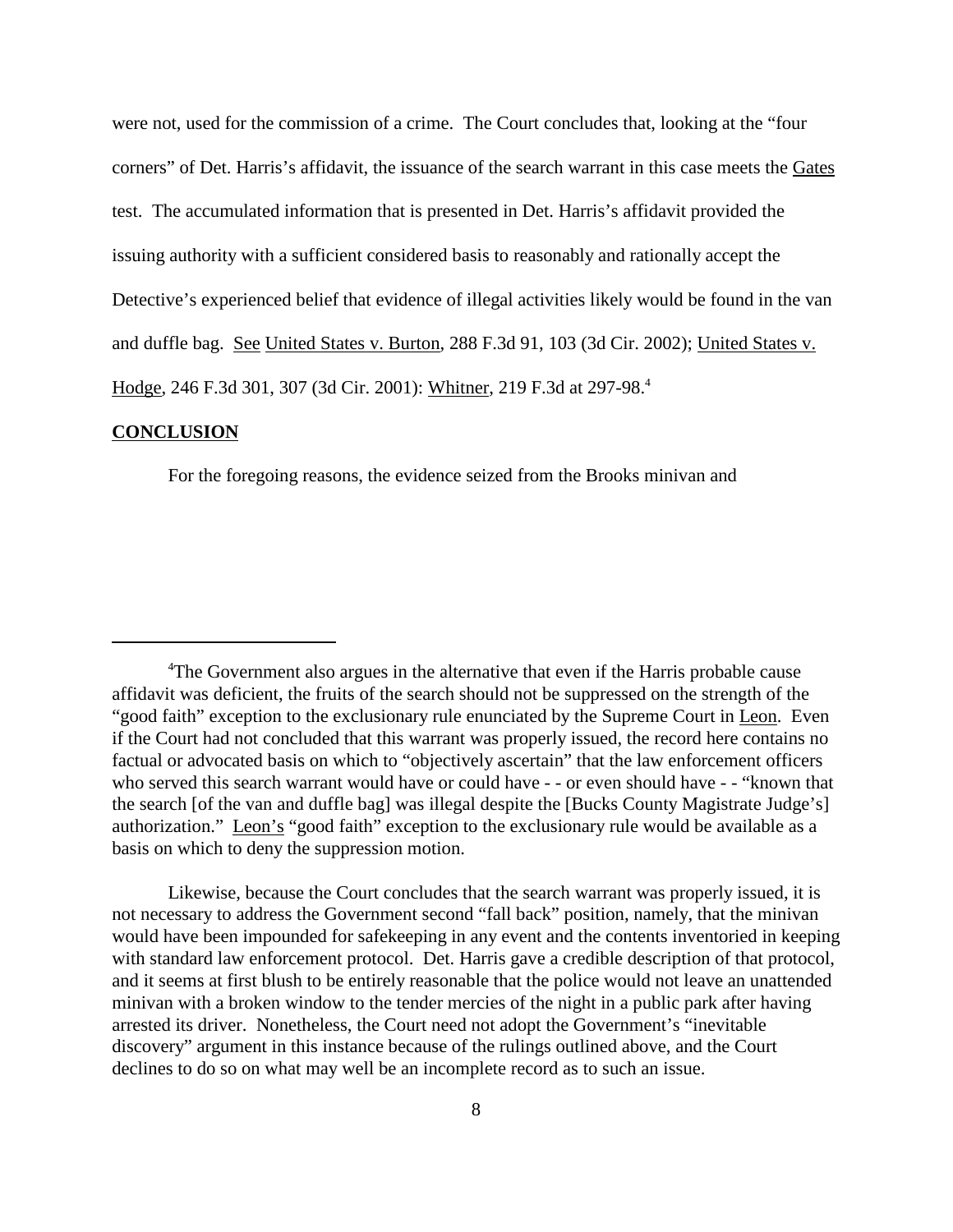duffle bag will not be suppressed from use at trial in this case. An appropriate Order accompanies this Memorandum.

# BY THE COURT:

Gene E.K. Pratter *United States District Judge*

\_\_\_\_\_\_\_\_\_\_\_\_\_\_\_\_\_\_\_\_\_